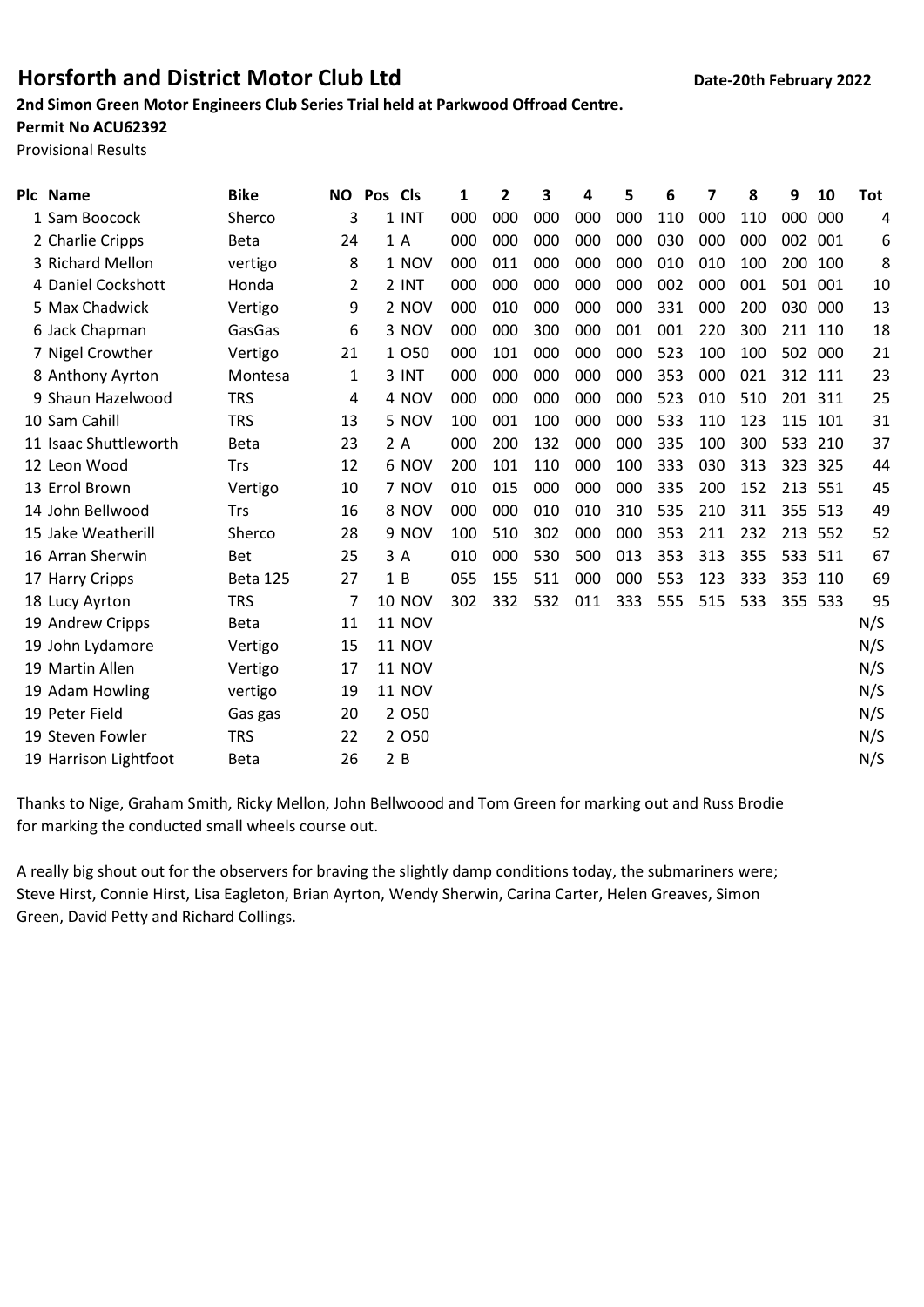|    | Plc Name                | <b>Bike</b>        | <b>NO</b> | Pos | <b>Cls</b>    | 1   | 2   | 3   | 4   | 5   | 6            | 7   | 8            | 9       | 10           | <b>Tot</b> |
|----|-------------------------|--------------------|-----------|-----|---------------|-----|-----|-----|-----|-----|--------------|-----|--------------|---------|--------------|------------|
|    | 1 Neil Gaunt            | <b>BETA 300 4T</b> | 35        |     | 1 0 5 0       | 000 | 000 | 000 | 000 | 000 | 000          | 000 | 000          | 000     | 000          | 0          |
|    | 1 Stewart Oughton       | <b>Beta</b>        | 54        |     | 1 0 5 0       | 000 | 000 | 000 | 000 | 000 | 000          | 000 | 000          | 000     | 000          | 0          |
|    | 3 William Tolson        | Fantic             | 120       |     | 1 NOV         | 000 | 010 | 000 | 000 | 000 | 000          | 000 | 000          | 000     | 000          | 1          |
|    | 4 Phillip Hammond       | sherco             | 66        |     | 2 NOV         | 000 | 000 | 100 | 001 | 000 | 000          | 000 | 000          | 000     | 000          | 2          |
|    | 5 Robert Hardisty       | Sherco             | 58        |     | 3 0 5 0       | 000 | 300 | 000 | 000 | 000 | 000          | 000 | 200          | 000     | 000          | 5          |
|    | 6 Paul Jackson          | Honda              | 34        |     | 4 0 5 0       | 000 | 000 | 000 | 000 | 000 | 030          | 000 | 100          | 101     | 000          | 6          |
|    | 7 Paul Gravestock       | Fantic             | 57        |     | 5 0 5 0       | 000 | 000 | 100 | 000 | 200 | 300          | 000 | 010          | 001     | 000          | 8          |
|    | 8 Christopher Johnson   | Gasgas             | 51        |     | 6 050         | 000 | 010 | 000 | 000 | 000 | 115          | 000 | 000          | 111     | 000          | 11         |
|    | 9 Nigel Pearson         | <b>SHERCO</b>      | 53        |     | 7 050         | 000 | 100 | 000 | 000 | 000 | 510          | 000 | 110          | 005     | 000          | 14         |
|    | 10 Jonathan Waterhouse  | Gas Gas            | 69        |     | 3 NOV         | 001 | 101 | 210 | 000 | 000 | 202          | 000 | 112          | 000     | 000          | 14         |
|    | 11 Nick Eagleton        | Yamaha             | 77        |     | 4 NOV         | 000 | 120 | 100 | 000 | 000 | 532          | 000 | 300          | 000     | 000          | 17         |
|    | 12 Kevin Alderson       |                    | 29        |     | 8 0 5 0       | 000 | 011 | 010 | 000 | 000 | 352          | 005 | 000          | 001     | 000          | 19         |
|    | 13 Andrew Walters       | <b>TLR 200</b>     | 65        |     | 5 NOV         | 000 | 100 | 001 | 003 | 000 | 503          | 000 | 100          | 010     | 310          | 19         |
|    | 14 Chris Tolson         | Fantic             | 119       |     | 9 0 5 0       | 000 | 210 | 110 | 000 | 000 | 355          | 000 | 200          | 000     | 000          | 20         |
| 15 | <b>Thomas Green</b>     | Honda              | 63        |     | 6 NOV         | 000 | 232 | 110 | 300 | 200 | 000          | 002 | 130          | 000     | 100          | 21         |
| 16 | Chris Watson            | <b>Trials</b>      | 70        |     | 7 NOV         | 000 | 120 | 000 | 000 | 000 | 353          | 000 | 332          | 000     | 100          | 23         |
|    | 17 Vincent Sharp        | Gas gas            | 79        |     | 8 NOV         | 000 | 100 | 130 | 000 | 050 | 525          | 000 | 001          | 101     | 050          | 30         |
|    | 18 John Wilkinson       | Vertigo            | 31        |     | 10 050        | 010 | 110 | 003 | 011 | 000 | 515          | 300 | 301          | 130     | 000          | 30         |
|    | 19 Charlie Petty        | <b>Beta</b>        | 42        |     | 1B            | 050 | 335 | 000 | 010 | 000 | 325          | 100 | 122          | 010     | 100          | 35         |
|    | 20 Anthony Wood         | Trs                | 60        |     | 11 050        | 000 | 000 | 022 | 000 | 000 | 555          | 500 | 331          | 310     | 002          | 37         |
|    | 21 Christopher Hayhurst | Gas gas            | 73        |     | 9 NOV         | 000 | 122 | 011 | 010 | 000 | 333          | 100 | 153          | 332     | 500          | 40         |
|    | 22 Chris Maggs          | <b>Beta</b>        | 45        |     | 12 050        | 100 | 333 | 010 | 005 | 000 | 355          | 000 | 311          | 150     | 100          | 41         |
|    | 23 Matthew Morrell      | <b>Beta</b>        | 75        |     | <b>10 NOV</b> | 000 | 321 | 110 | 100 | 001 | 235          | 100 | 533          | 115     | 030          | 42         |
|    | 24 Mason Carter         | Yamaha             | 71        |     | <b>11 NOV</b> | 001 | 015 | 020 | 002 | 000 | 523          | 050 | 213          | 025     | 031          | 43         |
|    | 25 John Hindle          | Trs                | 64        |     | <b>12 NOV</b> | 000 | 350 | 531 | 000 | 000 | 333          | 210 | 232          | 322     | 000          | 43         |
|    | 26 Nigel Ridley         | Montesa            | 47        |     | 13 050        | 001 | 351 | 312 | 010 | 010 | 153          | 001 | 312          | 252     | 211          | 47         |
|    | 27 Peter Hollingworth   | <b>Beta</b>        | 33        |     | 13 NOV        | 010 | 501 | 000 | 100 | 000 | 553          | 001 | 315          | 555     | 110          | 48         |
|    | 28 Richard Hall         | <b>Beta</b>        | 56        |     | 14 050        | 100 | 555 | 101 | 100 | 100 | 355          | 201 | 332          | 221     | 010          | 50         |
|    | 29 Michael Kettlewell   | trs                | 59        |     | 15 050        | 200 | 225 | 112 | 001 | 000 | 333          | 005 | 123          | 555     | 010          | 52         |
|    | 30 John Scriven         | <b>TRS</b>         | 50        |     | 16 050        | 000 | 553 | 330 | 011 | 051 | 553          | 000 | 333          | 333     | 502          | 65         |
|    | 31 Flynn Collings       | <b>Beta</b>        | 43        |     | 1 A           | 100 | 553 | 210 | 000 | 000 | 355          | 110 | 222          | 555 555 |              | 68         |
|    | 32 Marcus Sharp         | <b>Trials</b>      | 68        |     | <b>14 NOV</b> | 322 | 553 | 333 | 000 | 001 | 513          | 520 | 553          | 333 200 |              | 70         |
|    | 33 Michael Bayley       | Beta               | 52        |     | 17 050        | 300 | 333 | 330 | 011 | 001 | 333          | 532 | 353          | 535 335 |              | 75         |
|    | 34 Steve Jackson        | <b>Trials</b>      | 44        |     | 18 050        | 333 | 353 | 033 | 112 | 000 | 555          | 001 | 132          | 555 533 |              | 78         |
|    | 35 Robert Chadwick      | <b>TRS</b>         | 78        |     | <b>15 NOV</b> | 115 | 335 | 125 | 005 | 000 | 555          | 025 | 215          | 255 355 |              | 86         |
|    | 36 Melissa Chambers     |                    | 80        |     | <b>16 NOV</b> | 201 | 553 | 213 | 033 | 301 | 355          | 055 | 253          | 535 053 |              | 86         |
|    | 37 Simon Cassidy        | <b>Trs</b>         | 37        |     | <b>17 NOV</b> | 302 | 533 | 533 | 032 | 000 | 555          | 332 | 355          | 355 331 |              | 88         |
|    | 46 Oliver Petty         | Beta               | 40        |     | 2B            | 301 | 333 | 111 | 011 | 055 | 55r          | 5r  | 3r           | 5r      | 5r           | <b>RET</b> |
|    | 47 Stephen Wilde        | Honda              | 46        |     | 22 050        | 0r  | 2r  | 1r  | 5r  | 0r  | 555          | 1r  | 2r           | 2r      | 3r           | <b>RET</b> |
|    | 48 Andy Shuttleworth    | Beta               | 67        |     | <b>23 NOV</b> | 0r  | 5r  | 2r  | 3r  | 0r  | $\mathsf{r}$ | r   | $\mathsf{r}$ | r       | $\mathsf{r}$ | <b>RET</b> |
|    | 38 Robert Taylor        |                    | 32        |     | <b>18 NOV</b> |     |     |     |     |     |              |     |              |         |              | N/S        |
|    | 38 Martin Jackson       | Fantic             | 48        |     | 19 050        |     |     |     |     |     |              |     |              |         |              | N/S        |
|    | 38 Graham Illingworth   | Vertigo            | 49        |     | 19 050        |     |     |     |     |     |              |     |              |         |              | N/S        |
|    | 38 Ian Brogden          | <b>Beta</b>        | 55        |     | 19 050        |     |     |     |     |     |              |     |              |         |              | N/S        |
|    | 38 Shaun Lightfoot      | Vertigo            | 61        |     | <b>18 NOV</b> |     |     |     |     |     |              |     |              |         |              | N/S        |
|    | 38 Mark Chippendale     | Vertigo            | 62        |     | <b>18 NOV</b> |     |     |     |     |     |              |     |              |         |              | N/S        |
|    | 38 Andrew Wilson        | Sherco             | 72        |     | <b>18 NOV</b> |     |     |     |     |     |              |     |              |         |              | N/S        |
|    | 38 John Ellis           | <b>OSSA</b>        | 76        |     | <b>18 NOV</b> |     |     |     |     |     |              |     |              |         |              | N/S        |